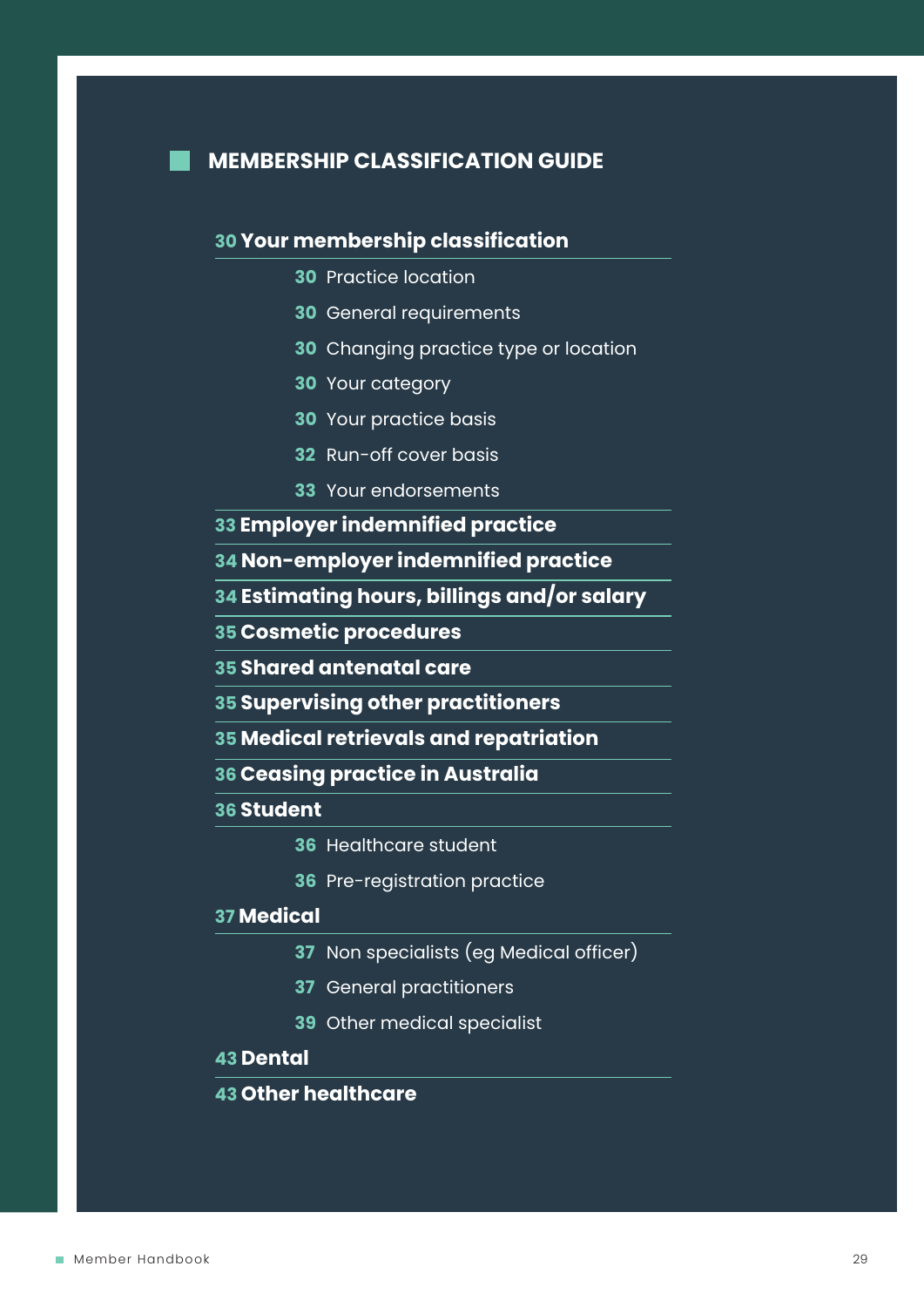## **Your membership classification**

Your MIPS membership classification is made up of your category, practice basis and endorsements. This determines the extent of your practice that is indemnified. For example:

Category: GP non procedural

**Basis:** Gross private billings/salary

**Endorsements:** Gratuitous services outside of Australia, Minor cosmetics

Your Member Benefit Statement outlines your membership classification for the current membership period and up to three previous membership periods. You must ensure your membership classification covers the healthcare services provided in each membership period. You are not entitled to the benefits of membership, including insurance cover, for the provision of healthcare outside your membership classification, scope of practice or where you do not hold appropriate recognised qualifications, training and experience.

Queries about this Membership Classification Guide should be directed to **info@mips.com.au** 

## **Practice state**

The benefits of MIPS membership apply throughout all Australian states and territories.

Your **Practice state**, including where you practice in multiple states, should be where you generate the majority of your nonemployer indemnified (private) practice billings/ and or salary in a membership period or where you undertake the majority of your practice (hours) if you are employer indemnified.

#### **General requirements**

Members must practice within the constraints of any restrictions or practice conditions imposed by AHPRA or its healthcare practitioner boards and comply with guidelines and requirements issued by their registration body and colleges.

There is a general requirement that every member has the appropriate training, qualifications and experience for the healthcare services they provide or supervise and if required have appropriate supervision.

Members are expected to undertake the provision of healthcare services in a **facility** that holds appropriate accreditation (if required) and have available appropriate resources for the range of services that will be provided. Although healthcare services are usually carried out in a hospital or consulting room, they may also be performed in patients' residences, aged care facilities and other healthcare facilities. Each practitioner should refer to and adhere to any guidelines and /or requirements from their registration body and college of practitioners (as appropriate).

# **Changing your practice type or location**

You are required to notify MIPS of any change in the nature of healthcare services you provide or practice location as soon as you become aware of the change to ensure you do not prejudice your membership benefits including insurance cover.

Any change to your membership details may result in an amendment (additional fee or refund) to your membership fee.

A signed disclaimer may be required to confirm you have disclosed all material matters to MIPS at the time of amending your membership details.

## **Your category**

Your category should reflect your AHPRA registration or the specialty in which you are undertaking an accredited training program. Members who hold multiple healthcare registrations or specialties must be in the category that appropriately reflects the highest risk practice. Contact MIPS to determine the higher risk category.

Some categories will be determined by the description of the level of practice within your specialty in a non-employer indemnified (private) setting, for example **procedural or non**procedural. Where a category includes a list of treatments and procedures these are not intended to be exhaustive and may vary from year to year dependent upon our claims experience, treatment developments and innovations, views of colleges, professional associations and AHPRA, claims expectations and views of insurers and reinsurers.

Some types of non-employer indemnified (private) practice may be excluded under your category. Your category will provide a list of exclusions that apply or where an endorsement is required for cover to extend to those services.

## **Your practice basis**

You will be required to provide information regarding the level and type of practice you undertake to determine an appropriate practice basis.

The type of information we require to determine your practice basis includes but is not limited to your level of training, the amount you bill annually for non-employer indemnified (private) services, the type of non-employer indemnified (private) services you undertake or if you are fully employer indemnified for all your practice.

Some types of non-employer indemnified (private) practice may be excluded under your practice basis. Your basis will provide a list of any **exclusion(s)** that apply.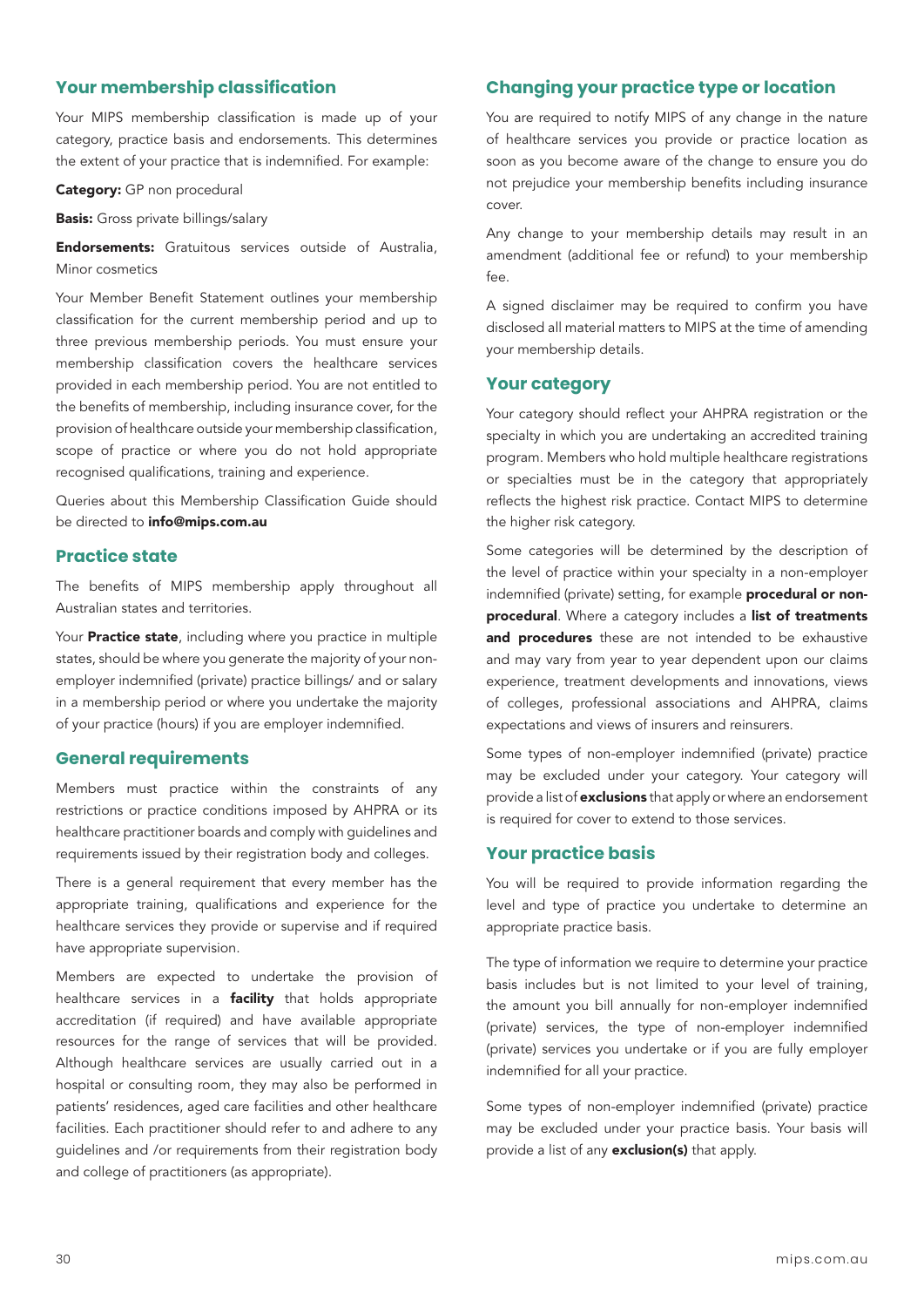

Clinical training / study applies if you are a Healthcare Student or you are a practitioner undertaking 'pre-registration' activities before obtaining your AHPRA registration.

New graduate applies if you have graduated within the current membership period (ie financial year). International graduates are only eligible based on the year they first obtained their equivalent of an Australian healthcare qualification (eg MBBS, BDSc, etc) not the year they were awarded their Australian Medical Council (AMC) certificate.

Non-employer indemnified (private) practice is covered up to \$100,000 gross billings/salary within the membership period, as long as that practice is commensurate with your training, qualifications and experience with appropriate supervision arrangements in place (if applicable) and the services are covered under your category. Contact MIPS if additional private practice is required.

Cover and benefits will be limited for medical practitioners to practise only as allowed under their Provisional Registration.

This basis is not eligible for the 'Minor cosmetic extension' or 'Specified dental procedures' endorsements.

**Recent graduate** applies if you have graduated within the last 5 years and you have not yet commenced an accredited registrar or dental specialist training program.

If your basis states 'Recent graduate - Employer indemnified only', your membership classification excludes cover for non-employer indemnified (private) practice.

If your basis states 'Recent graduate' only, your membership classification includes cover up to \$100,000 gross billings/salary within the membership period, as long as that practice is commensurate with your training, qualifications and experience with appropriate supervision arrangements in place (if applicable) and the services are covered under your category.

If you need to include or amend the level of private practice, contact MIPS.

 This basis is not eligible for the 'Minor cosmetic extension' or 'Specified dental procedures' endorsements.



**Registrar** applies if you are undertaking an accredited registrar training program.

This basis also applies to *international specialists* who are undertaking a period of supervised practice in Australia as a registrar, specialist, fellow or consultant, where that practice is within an accredited program with an Australian Specialist College, for the purposes to obtain Australian specialist qualification and registration.

If your basis states 'Registrar - Employer indemnified only', your membership classification excludes cover for non-employer indemnified (private) practice.

If your basis states 'Registrar' only, your membership classification *includes* cover up to \$100,000 gross billings/salary within the membership period, as long as that practice is commensurate with your training, qualifications and experience with appropriate supervision arrangements in place (if applicable) and the services are covered under your category.

If you need to include or amend the level of private practice, contact MIPS.

This basis is not eligible for the 'Minor cosmetic extension' endorsement.

#### You are not eligible for this basis if:

- you undertake non-employer indemnified (private) unsupervised obstetric services (other than 'shared care' antenatal consulting), bariatric surgery, spinal surgery and neurosurgery
- you have already obtained an Australian specialist qualification
- you are practising in an unaccredited registrar position (ie not accepted into an accredited registrar training program)
- you are international specialist undertaking supervised practice where you bill as a specialist or where that practice is not within an accredited program with an Australian Specialist College.



**Employer indemnified only** applies if you are indemnified by your employer for all your healthcare practice regardless of whether you are in a public or private setting. This basis will not provide indemnity for civil claims.

Refer 'Employer indemnified practice' for further information.

Refer to 'Run-off basis' if you have 'ROCS past private practice' appended.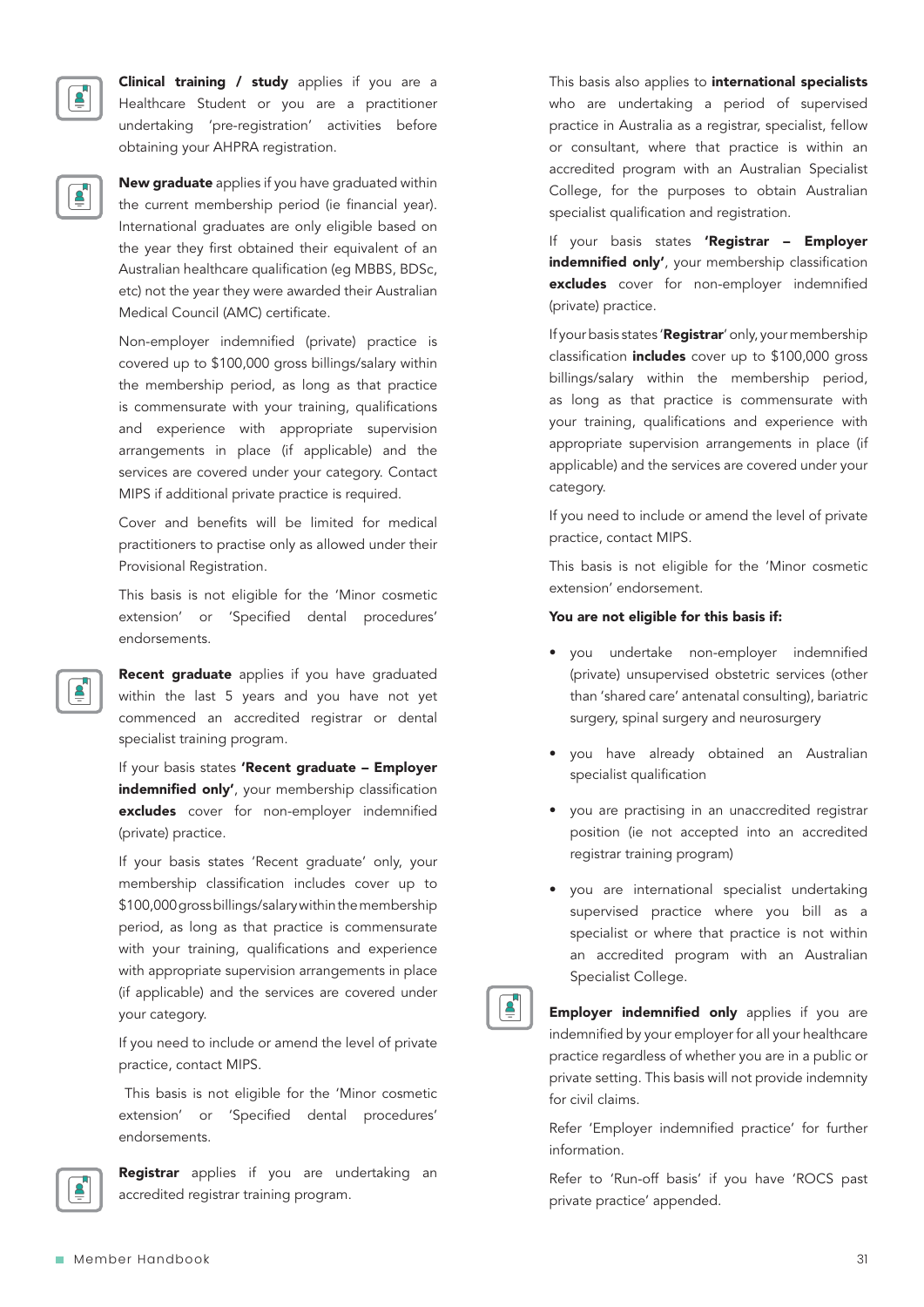

Dental specialist in training applies if you are a general dentist and you are currently enrolled in an AHPRA approved program of study for dental specialist registration.

If your basis states 'Dental specialist in training - **Employer indemnified only'**, your membership classification excludes cover for non-employer indemnified (private) practice.

If your basis states 'Dental specialist in training' only, your membership classification *includes* cover up to \$100,000 gross billings/salary within the membership period as long as that practice is commensurate with your training, qualifications, and experience with appropriate supervision arrangements in place (if applicable) and the services are covered under your category.

If you need to include or amend the level of private practice, contact MIPS.

Members who already hold an Australian dental specialist qualification are not eligible for the 'Dentist in training' basis.

Gratuitous services only applies if you are no longer undertaking remunerated (paid) healthcare practice in Australia and your membership provides run-off cover for your previous practice. In addition to this, you undertake gratuitous (unpaid) healthcare activities in Australia, such as prescribing and referral services, where you continue to hold appropriate AHPRA registration (where required).

This basis does not provide cover for unpaid services where the patients (or third party) are charged for the services undertaken.

Refer to 'Run-off basis' and 'Ceasing practice in Australia' for further information.



Gross private billings/salary applies if you undertake non-employer indemnified (private) practice where the services are covered under your category and your type of practice means you are ineligible for another basis.

Refer to 'Estimating hours, billings and/or salary' for further information.



Hours per week applies if you are a dental hygienist, dental therapist, prosthetist or oral health therapist and you undertake non-employer indemnified (private) practice where the services are covered under your category.

Refer to 'Estimating hours, billings and/or salary' for further information.



Non-operating specialist applies if your nonemployer indemnified (private) practice is limited exclusively to consultations for example seeing patients for second opinions, medico-legal assessments and examinations for those purposes and the services are covered under your category.

You may also undertake surgical assisting in this basis.

If you undertake any procedures in your consultations, you should refer these for assessment by MIPS.

Non-practising applies if you have ceased all healthcare practice in Australia and your membership provides run-off cover for previous practice. The type of run-off cover you are eligible for will be appended to this basis.

This basis does not provide any cover for employer indemnified practice or gratuitous services.

Refer to 'Run-off basis' and 'Ceasing practice in Australia' for further information.

**Reciprocal** applies if you are practicing in Australia under the reciprocal arrangement between Medical Protection Society (MPS) and MIPS and you are employer indemnified for all your healthcare practice regardless of whether you are in a public or private setting. This basis will not provide indemnity for civil claims.

Refer 'Employer indemnified practice' for further information.



 $\bar{\vec{\bm{\theta}}}_n$ 

Surgical assisting only applies if you are a specialist (excluding general practitioners) and your nonemployer indemnified (private) practice is limited exclusively to surgical assisting.

### **Run-off cover basis**

There are different types of run-off cover, ERP (extended reporting period) or ROCS (Run-Off Cover Scheme), which will depend on your eligibility. A run-off cover basis will be appended to your membership classification.



**ERP** applies if you have ceased healthcare practice (temporarily or permanently) in Australia.



**ERP loyal** applies if you have ceased ALL healthcare practice permanently and have been a MIPS member for five continuous years.



**ROCS** applies if you have met the Australian Government Scheme eligibility criteria.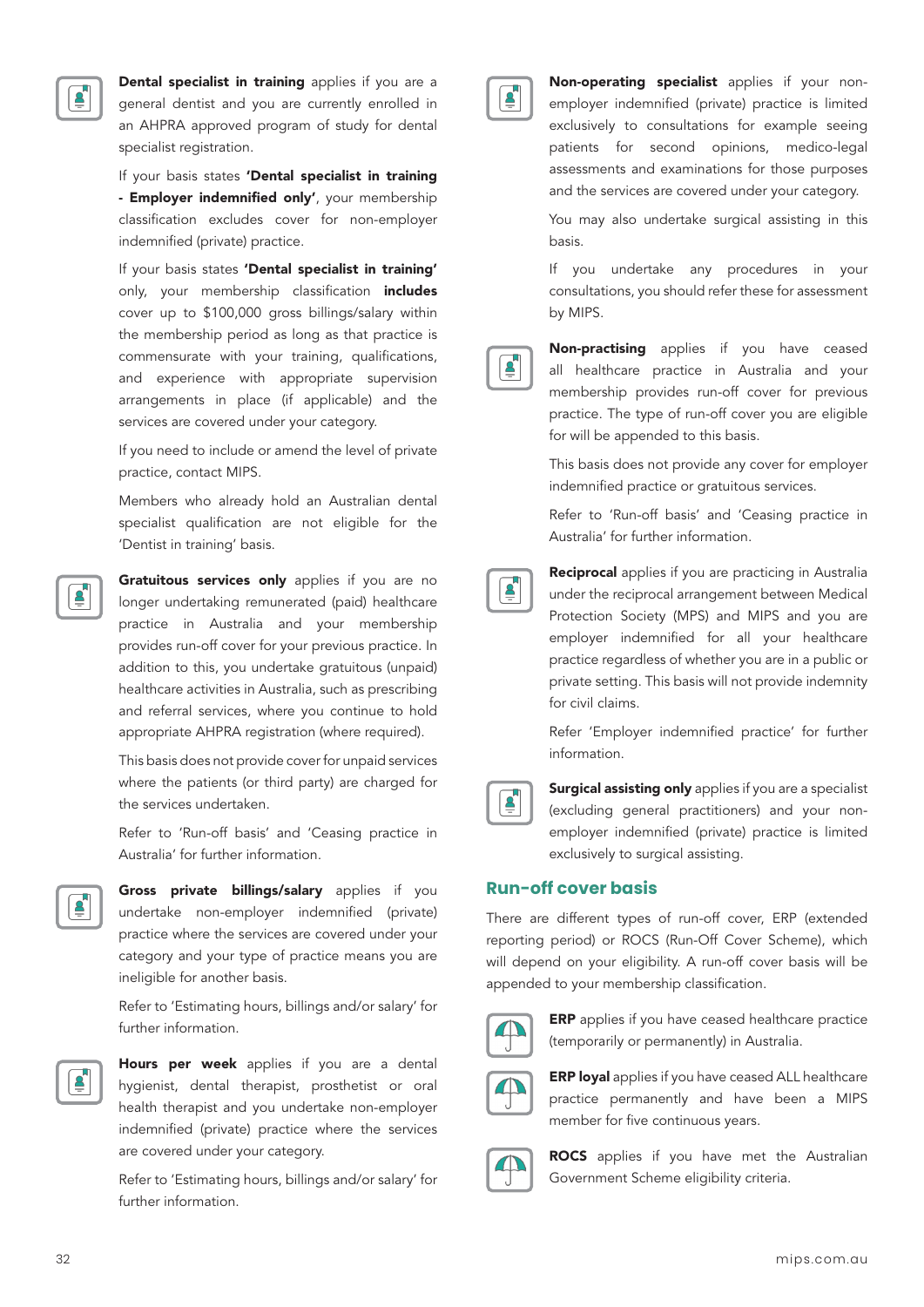

ROCS past private practice applies if you have met the eligibility criteria for ROCS for past private practice and you continue to work in an employer indemnified position.

Refer 'Ceasing practice in Australia' for further information.

## **Your endorsements**

Some types of practice you undertake may require an 'endorsement' to extend or restrict your coverage.



Minor cosmetics extension is required if you undertake, prescribe or supervise specified minimally invasive office-based cosmetic procedures and the billings relating to those services do not exceed 50% of your healthcare practice eg annual total gross private billings.

Minor cosmetic procedures include:

- botulinum toxin injections (Botox, Dypsort, Xeomin etc)
- dermal filler injections -non-permanent (including collagen, fat, hyaluronic acid)
- dermal resurfacing (superficial) including laser, peels, needling/dermal rolling, microdermabrasion (medical practitioners only)
- facial thread lift non-permanent (PDO, PLA, PCA) (medical practitioners only)
- platelet rich plasma (PRP) injections (autologous only) for skin rejuvenation purposes (excluding genitalia) – (medical practitioners only)
- intense pulse light therapy (IPL) including photorejuvenation (medical practitioners only)

All other cosmetic procedures should be referred for assessment. Teeth whitening/bleaching performed by dental practitioners does not require the 'Minor cosmetic extension' endorsement. Non-cosmetic uses of botulinum toxin do not require the 'Minorcosmetic extension' endorsement.

Refer 'Cosmetic procedures' for further information.



Spinal surgery extension is required if you are an orthopaedic surgeon and you undertake spinal surgery and you are not indemnified by your employer for this practice.



Non specialist undertaking procedural GP activities is required if you are in either the 'Medical officer' or 'General practice' categories and you undertake unsupervised procedural GP activities

and you are not indemnified by your employer for this practice. Refer 'GP Procedural' for further information.



Pain medicine extension is required if you undertake pain medicine services and you are not indemnified by your employer for this practice.



Dental implants extension is required if you are a general dentist undertaking the surgical placement of dental implants and you are not indemnified by your employer for this practice.

Bariatric surgery extension is required if you are a general surgeon and you undertake bariatric surgery and you are not indemnified by your employer for this practice.

This endorsement is also required if you are undertaking locums or volunteering to cover for colleagues where you may have to manage postoperative care of bariatric surgery patients.



Gratuitous services in Australia is required if you are employer indemnified for all your healthcare practice and you undertake gratuitous services in Australia where you are not indemnified by your employer for these services. Refer to 'Gratuitous Services' for further information.

Employer indemnified outside of Australia is required if you have been approved for an extension of cover for practice outside of Australia to undertake an employer indemnified placement.

Gratuitous services outside of Australia is required if you have been approved for an extension of cover for practice outside of Australia to provide gratuitous aid work services to disadvantaged locals. Refer to 'Gratuitous Services' for further information.



Sporting & cultural outside of Australia is required if you have been approved for an extension of cover for practice outside of Australia to accompany an Australian sporting or cultural group. Cover will only apply when treating Australian nationals.

# **Employer indemnified practice**

Employer indemnified practice refers to practice where your employer has agreed to indemnify you (to meet your AHPRA registration indemnity requirements) for any civil claims as a result of your acts, errors and omissions in carrying out your duties. This type of practice is usually undertaken in a public hospital setting however you may also be indemnified by your employer in a private setting.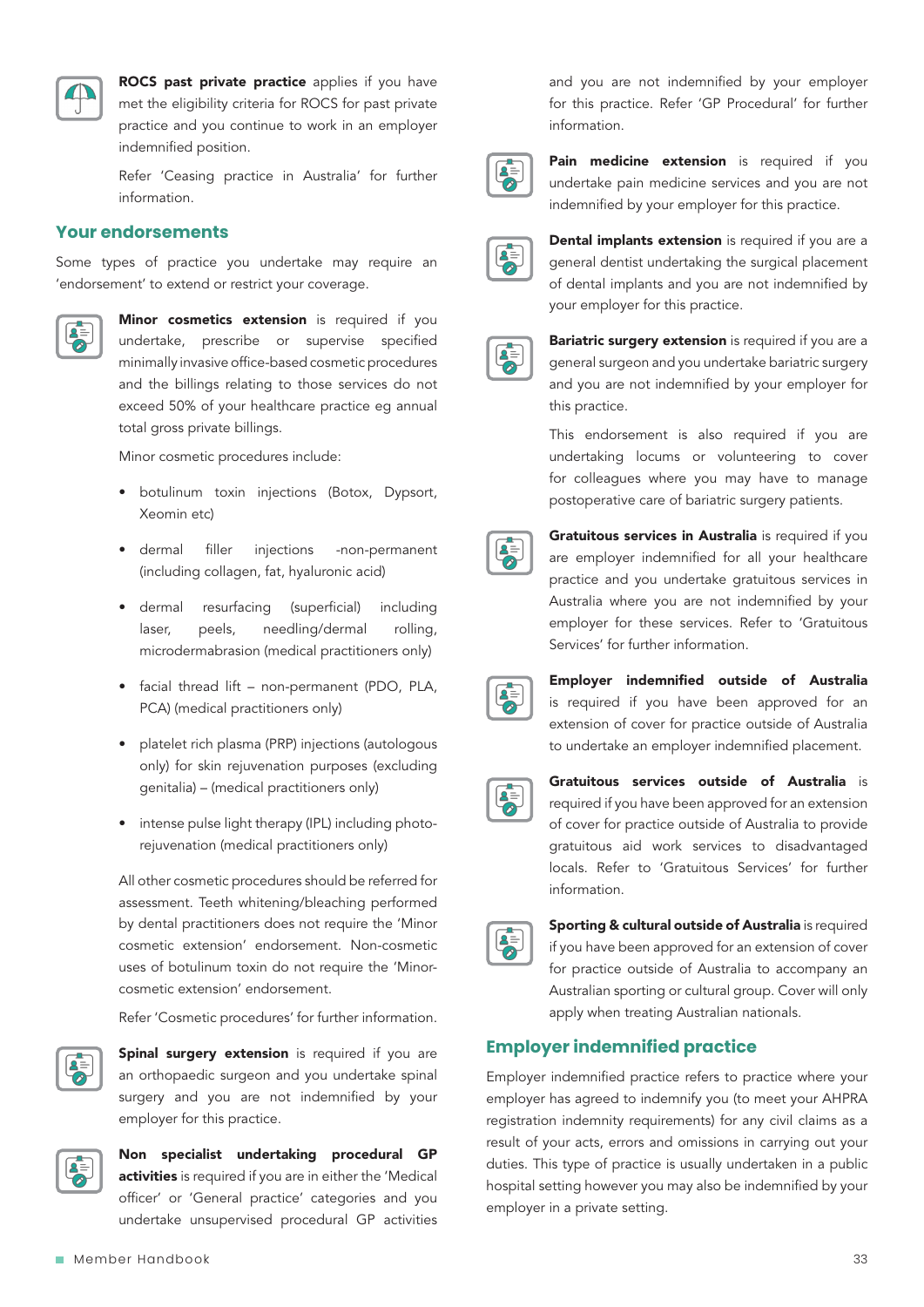If you are employed as a contractor, and you have received confirmation from the hospital, clinic or locum agency that you are indemnified for civil claims that arise from your healthcare practice, then your practice is considered to be 'employer indemnified'.

If you are uncertain of your indemnity arrangements, you should seek confirmation from your employer. MIPS can also review your contract indemnity clause. Medical practitioners employed under contract in the public hospital system may contact the Australian Salaried Medical Officers Federation for advice regarding the indemnity provided under their contract.

It is important to remember that even if your employer provides indemnity for civil claims that arise from your healthcare practice, you may not be covered by them for other individual professional risks, such as a coronial inquest or investigation by the AHPRA. All members (excluding those in a non-practising classification) receive cover and assistance for a range of matters that may not be covered by your employer including:

- professional disputes with your employer (eg hospital)
- registration boards' complaints
- coroners' inquests
- healthcare services commissioners' matters (eg NSW Health Care Complaints Commission, Victorian Health Complaints Commission, Office of the Health Ombudsman Queensland)
- investigations by state drug and poisons services
- general assistance and medico-legal advice on issues such as informed consent, testamentary capacity, whether a death needs to be reported to the coroner, release of medical records etc.

Members may also approach MIPS for assistance if they have concerns that their employer is not meeting or is unable to meet their obligations to them (eg due to conflict of interest).

MIPS will not provide indemnity for civil claims for any employer indemnified practice.

## **Non-employer indemnified practice**

Non-employer indemnified practice refers to practice where you are not indemnified by your employer for any civil claims arising from your healthcare practice regardless of whether these services are undertaken in a public or private setting.

# **Estimating hours, billings and/or salary**

If you undertake non-employer indemnified (private) practice you are required to provide an 'estimate' of your annual billings. If you also undertake healthcare practice where no billings are generated, you will need to provide your salary for that practice, including any salary you receive for the supervision of other practitioners where those services are not employer indemnified. You should:



include all amounts billed to patients under your provider number, either directly by you or by a third party (include payments by individuals, bulk billing amounts)



provide the gross value (whether retained by you or otherwise) before any apportionment or deduction of any expenses and/or tax



if you are not generating billings under your provider number include the salary you receive for your practice (eg salary received for supervising other practitioners)



NOT include billings or salary generated from practice where you are indemnified by your employer



NOT include billings or salary that relate to non-clinical practice that does not meet our definition of healthcare (see definition of healthcare on page 27 within the Indemnity Insurance Policy)



NOT include any salary which is based on billings you have already provided

Your practice manager, locum agency or employing hospital may be able to provide you with an estimate.

An adjustment to your estimated annual gross private billings for the membership period can be made at any time by providing this information to MIPS prior to the membership period expiring (eg 30 June).

Until you are able to determine (or you do not generate) billings, you can provide your gross annual salary.

Your estimated gross private practice hours, billings or salary will be applied to your classification for the full membership period and a billings/salary or hours band may be appended to your practice basis.

If you are required to provide your total **hours** per week, you will also need to indicate the percentage of hours that relate to non-employer indemnified (private) practice.

We are entitled to conduct an audit (or regulatory audit ie Medicare) of your gross billings and/or salary. Members are required to notify MIPS as soon as they become aware that their estimated hours, billings and/or salary does not accurately reflect the level of cover required for the membership period. Any changes may result in an additional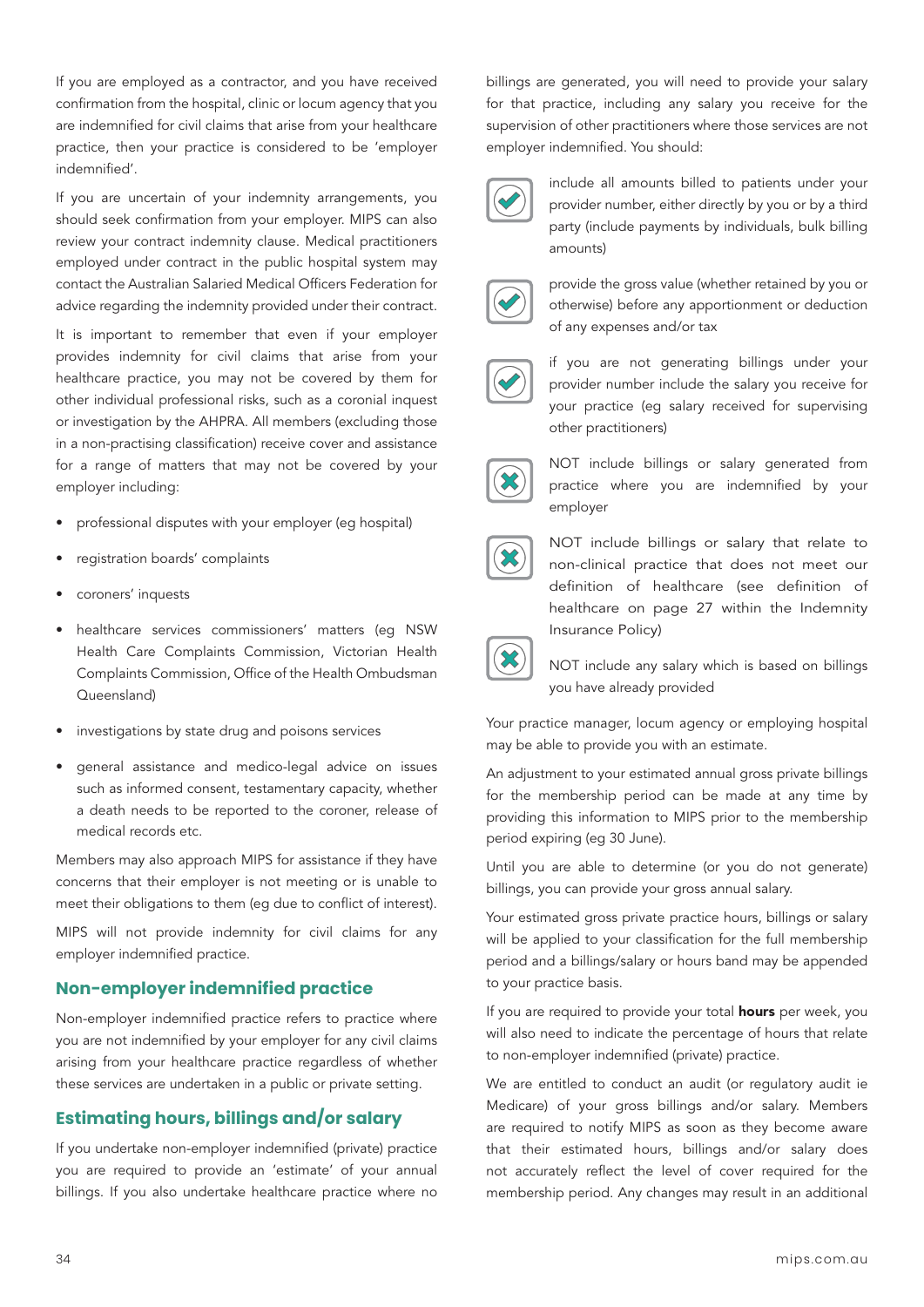fee. In the event that you have not advised MIPS of changes in your hours, billings and/or salary, in addition to any other course of action available to us, you may be required to pay an additional membership fee.

## **Cosmetic procedures**

A cosmetic/aesthetic treatment or procedure is defined as a procedure which has as its primary purpose the alteration of the non-pathological external appearance of a patient.

If you undertake, prescribe or supervise any cosmetic services, you are required to have recognised qualifications, training and experience as well as maintain an appropriate level of indemnity cover, including if the services are undertaken by a third party. If you undertake 'minor cosmetic' procedures as defined by MIPS your membership must be endorsed. Refer 'Endorsements' for a list of procedures.

If you undertake any other cosmetic procedures, you must provide details to MIPS. This does not apply if the services you undertake are covered under your category.

All dental practitioners (including allied dental health) are required to comply with any policies or guidelines provided by the Dental Board of Australia. All queries regarding this should be referred directly to AHPRA.

Any additional membership fee charged reflects the very high risk associated with cosmetic work. Actions are more readily defensible where a procedure is performed by a healthcare practitioner who can demonstrate certified satisfactory completion (preferably by formal examination) of accredited postgraduate training.

## **Shared antenatal care**

Shared antenatal care includes uncomplicated low risk pregnancies when the patient has been referred to and accepted as a patient in writing at an early stage of pregnancy by either:

- a hospital for obstetric management as a public patient; or
- a GP obstetrician or specialist obstetrician for obstetric management as a private patient.

Shared care arrangements require that you have recognised qualifications, training and experience and work collaboratively under the direction (that may include protocols and supervision) of the practitioner or hospital responsible for the patient's obstetric care. You must not become involved, or have the intention of becoming involved, in the induction or management of labour or delivery. The only exception is for public patients in a public setting where you are indemnified by the hospital.

## **Supervising other practitioners**

If you are supervising other practitioners (including students, nurses, registrars and trainees) you are required to have the recognised qualifications, training and experience for the services you supervise as well as maintain an appropriate level of indemnity cover for those services.

Appropriate supervision arrangements must be in place and may include:

- direct supervision
- indirect supervision (eg present in the workplace, but not in the consultation)
- remote supervision (eq mentoring or video link)

Regardless of the level of supervision there must be adequate access to communication, oversight, interaction, direction and support after initial instruction has been provided.

The level of supervision you provide must be appropriate to who you are supervising. For example students will require direct supervision in most circumstances and you will need to be physically present and take responsibility for the patient, however, for experienced practitioners who take responsibility for the patient, appropriate supervision may be indirect even if you work at the same location. However, you should make yourself available for consultation (in person, by telephone or video link) if required, periodically review the supervised practitioner's practice if required, and comply with any obligations that your employer, college (eg RACP, RACS etc) or regulatory body (eg AHPRA) require.

It is important to note that all AHPRA registered healthcare providers that you are supervising, including nurses or registrars, are required to obtain their own professional indemnity insurance.

# **Medical retrievals and repatriation**

Cover is provided for retrieval medicine in Australia and can also be extended to medical repatriations to Australia as per the terms outlined in the Indemnity Insurance Policy.

For cover to extend to medical repatriations, you need to meet the following criteria:

- the patient is being repatriated to Australia; and
- you will not clinically treat or take over care of the patient until the transfer of care from the local health team to yourself legally occurs; and
- the patient is not located, nor will any healthcare services to be undertaken, in the USA or where USA law applies.

MIPS is aware of the urgent nature of retrieval which is why members are not required to obtain approval from MIPS prior to undertaking a medical repatriation if you meet the criteria. If you do not meet the criteria refer your details to MIPS for assessment.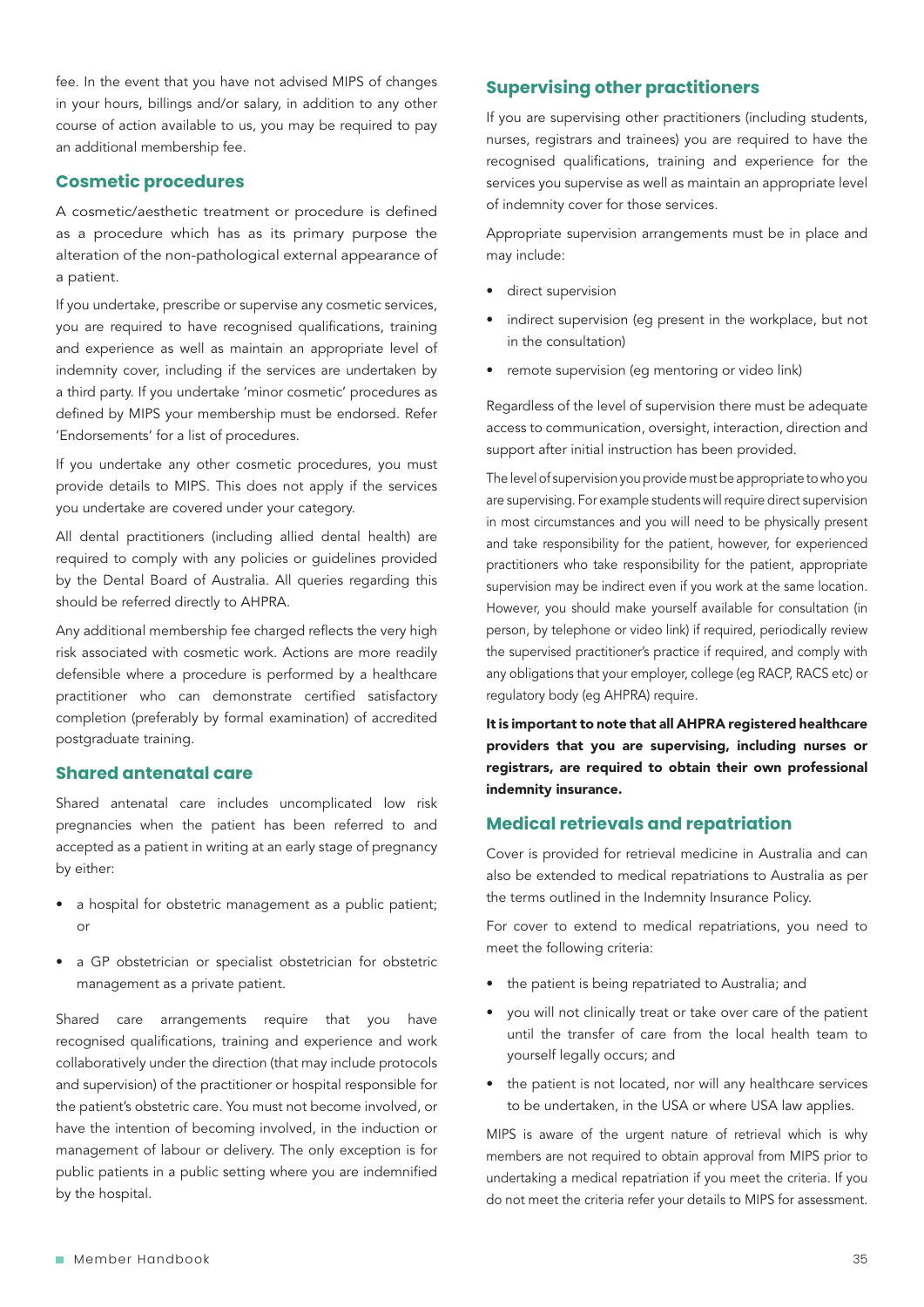# **Ceasing practice in Australia**

If you have ceased practice (temporarily or permanently) you will need to maintain run-off cover to ensure that you remain covered for emerging claims from your prior practice in Australia and continue to meet your AHPRA requirements. The type of run-off cover will depend on your individual circumstances.

If you cease practice in Australia (permanently or temporarily) MIPS can offer run-off cover for your past practice in an extended reporting period (ERP) membership classification. The cost of ERP cover is calculated on your individual risk history and will vary for each member. If you have been with MIPS for five continuous years and you are permanently retiring from all healthcare practice you will be eligible for ERP loyal run-off cover.

After three years of no private practice in Australia, medical practitioners may become eligible for the Runoff Cover Scheme (ROCS), an Australian Government scheme that offers run-off cover at no cost to eligible practitioners. In some circumstances, such as maternity leave or retirement, medical practitioners may be immediately eligible for ROCS from the date they cease practice. See 'Government assistance schemes' for more information.

If have ceased practice in Australia (or will cease prior to 30 June), complete the Ceasing Practice Form online at mips. com.au/ceasing

#### **Student**

A student membership category may apply if:

- You are a student currently studying a healthcare discipline (medicine, dentistry, oral health or nuclear medicine) at a recognised education provider in Australia.
- You are currently studying a healthcare discipline (medicine, dentistry, oral health or nuclear medicine) outside of Australia and you will undertake an Australian placement.
- You are a practitioner undertaking healthcare activities prior to obtaining AHPRA registration.



#### Healthcare student

This category applies to students currently studying a healthcare discipline (medical, dental science, oral health or nuclear medicine technology) at a recognised education provider in Australia.

This category also applies to students currently studying an equivalent healthcare discipline at a recognised education provider outside of Australia undertaking a temporary placement in Australia.

Cover applies for student activities commensurate with the level of education, training and experience for a healthcare student as per the terms outlined in the Indemnity Insurance Policy.

Cover for volunteer healthcare services (eg St Johns Ambulances or charity groups) is subject to individual application and approval.

Cover for healthcare services outside of Australia (excluding in the USA and where USA law applies) will only apply to students who will obtain their qualification from an Australian education provider.

Students undertaking student placement activities are required to be appropriately supervised. Appropriate supervision includes direct or indirect supervision that provides adequate access to communication, oversight, interaction, direction and support from your supervisor throughout the activity.

If you are undertaking volunteer services or are unsure if your student healthcare activities are covered visit mips.com.au/ placement to submit a Student Placements, Healthcare Activities form for assessment.



### Pre-registration practice

This category applies to practitioners undertaking healthcare activities, including observerships, prior to obtaining AHPRA registration.

## If you have obtained AHPRA registration (or you will have obtained it by the time you commence practice) you are not eligible for this category.

Members in this category may undertake pre-registration activities under complete supervision of an Australian registered healthcare practitioner but must not provide any healthcare of a type required to be provided by a registered healthcare practitioner or be responsible in any way for patient management.

Practitioners undertaking pre-registration placement activities are required to be appropriately supervised. Appropriate supervision includes direct or indirect supervision that provides adequate access to communication, oversight, interaction, direction and support from your supervisor throughout the activity.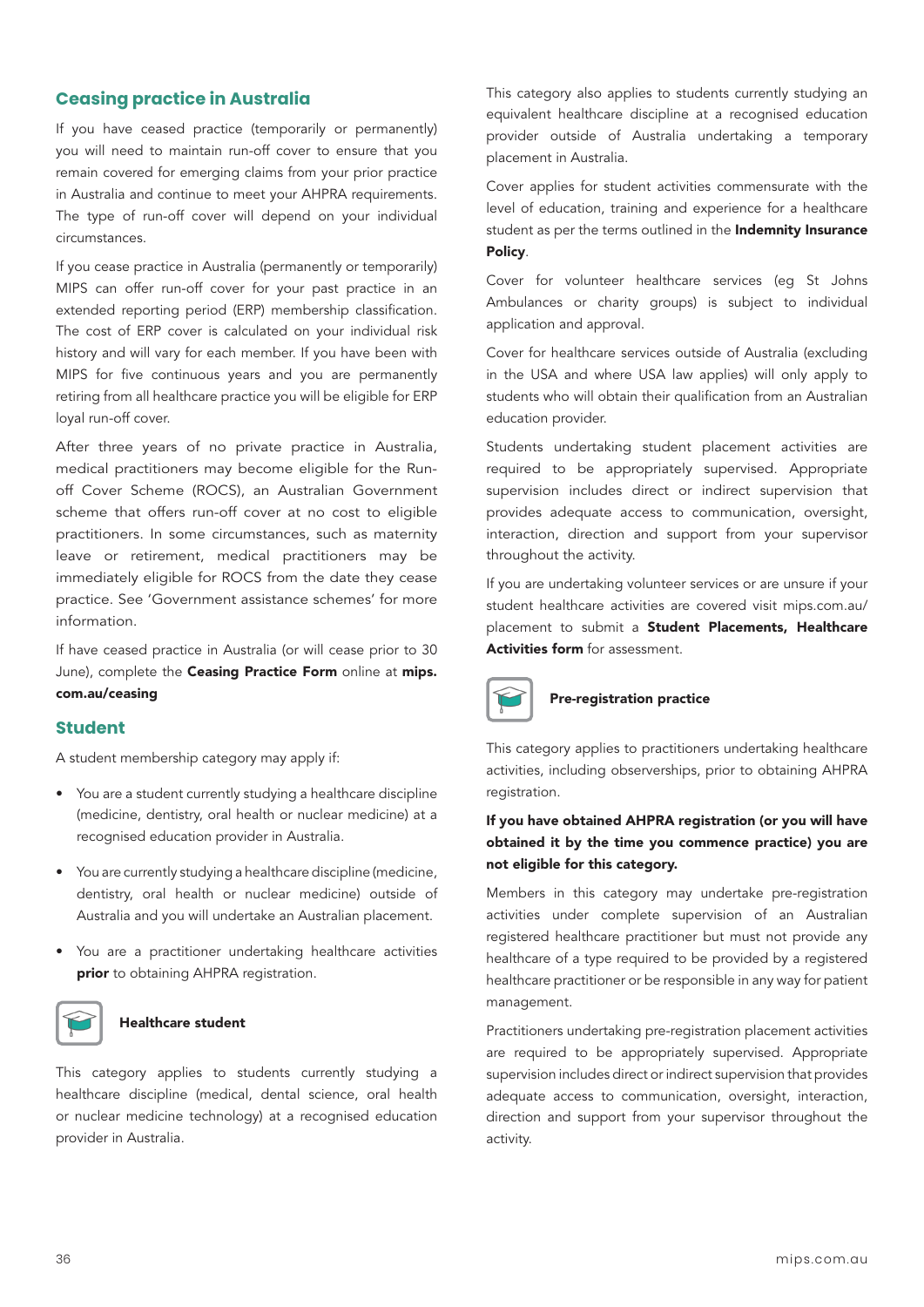# **Medical**

All medical categories exclude cover for cosmetic services unless stated otherwise. If you undertake, prescribe, or supervise any cosmetic service not covered under your category refer to the 'Cosmetic procedures' section and 'Minor cosmetic extension' endorsement for further information. If you undertake any cosmetic service not covered under the 'Minor cosmetic extension' endorsement, contact MIPS.

#### **Non specialists**

These categories apply to medical practitioners that hold general, limited or provisional registration only and have not commenced an Australian registrar/training program or specialist recognition pathway.



#### Medical officer

This category applies to practitioners who undertake the majority of their practice in a hospital (or non general practice) setting.

Refer to the GP non procedural category for a list of treatments, procedures and practice covered under this category.

An endorsement is required if you are undertaking any services listed under the GP procedural category and/or any minor cosmetic services as defined by MIPS.



## General practice

This category applies to general registration practitioners who practice in a general practice setting.

Refer to the GP non procedural category for a list of treatments, procedures and practice covered under this category.

An endorsement is required if you are undertaking any services listed under the GP procedural category and/or any minor cosmetic services as defined by MIPS.

## **General practitioners**

These GP categories apply to practitioners that hold specialist registration, are vocationally registered or are permitted to practise as a specialist. These categories also apply if you are undertaking an accredited registrar GP training program.

If you are not a registered specialist with AHPRA or undertaking an accredited registrar training program refer to category 'General practice' under Non specialists.



#### GP non procedural

This category applies to general practitioners who undertake treatments, procedures or practice most GPs commonly perform in their rooms. It does not include all the treatments, procedures or practice that GPs could perform in their rooms. Procedures include:

- repair of superficial lacerations of skin and subcutaneous tissue
- removal of superficial skin lesions, tumours and cysts
- biopsy of skin lesions (including punch biopsies)
- removal of foreign bodies, including superficial corneal and aural
- incision and drainage of superficial abscesses
- eyelid excision/curettage of chalazion
- cautery and cryotherapy of superficial skin lesions
- electrocautery of nose bleeds
- drainage of thrombosed external haemorrhoids
- reduction of simple closed joint dislocations
- treatment of simple fractures not requiring reduction or anaesthesia
- local anaesthesia (not including regional blocks)
- acupuncture (including laser acupuncture)
- aspiration of and/or intra-articular injections into peripheral joints (not spine)
- insertion and removal of IUCDs
- avulsion of a toenail (may include wedge resection but excluding total removal of nail bed)
- hormonal contraceptive implant insertion and removal
- proctoscopy/sigmoidoscopy (without biopsy)
- syringing of the external auditory canal
- insertion of urinary catheters
- venepuncture and simple insertions of IV lines/IV drug therapy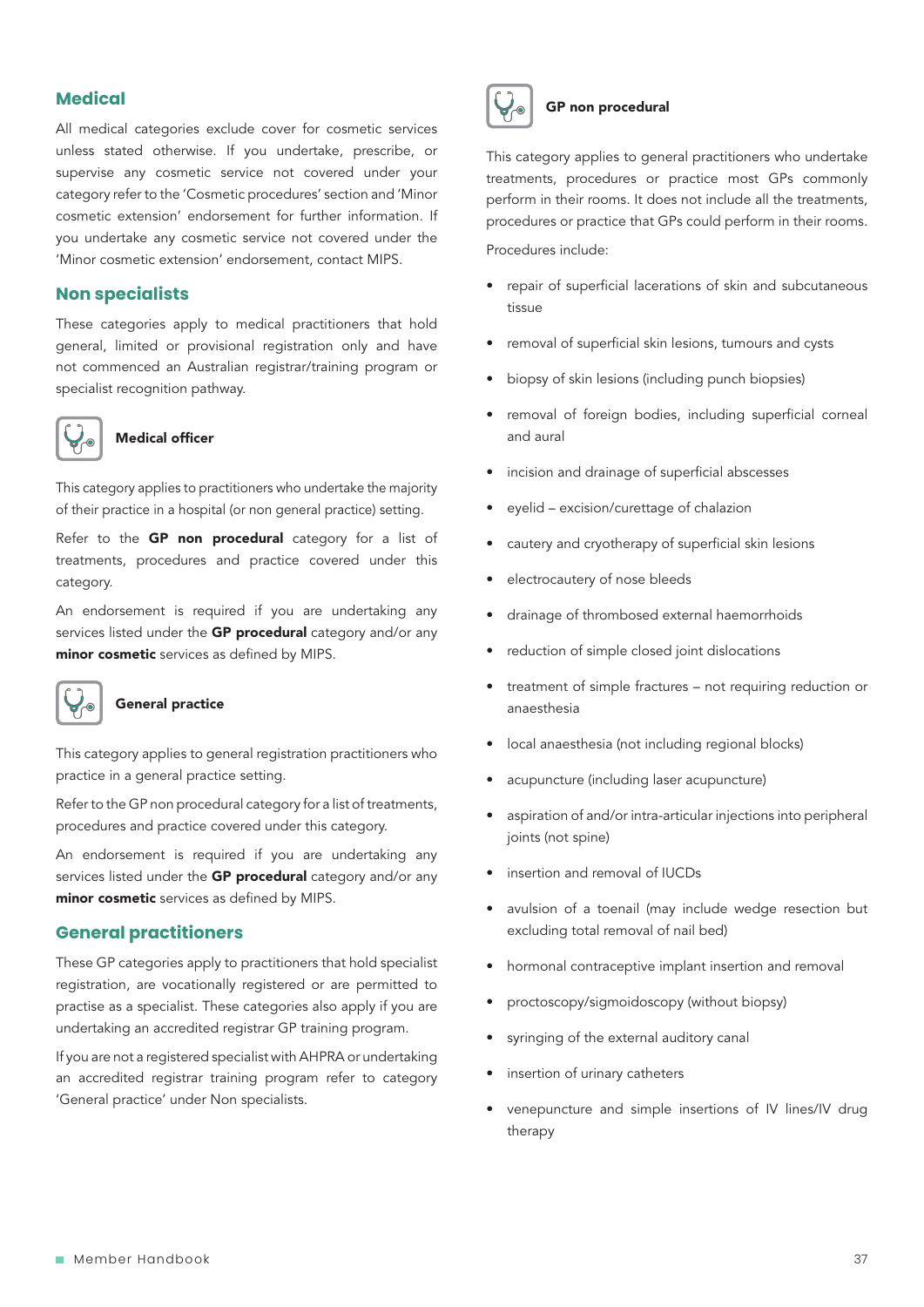- allergy testing/desensitisation
- arterial blood gas estimations
- blood transfusions
- surgical assistance
- skin flaps and grafts (excluding full thickness grafts) as defined by MIPS (see 'Skin flaps and grafts')
- shared antenatal care in consultation with a hospital or specialist obstetrician or GP obstetrician (see 'shared antenatal care' definition)
- exercise ECG (with appropriate resuscitation facilities)
- post mortems
- lumbar puncture.

This list is not exhaustive.

An endorsement is required if you undertake any **minor** cosmetic services as defined by MIPS.

The 'GP non procedural' category excludes cover for the following non-employer indemnified practice:

- procedures listed under GP procedural
- obstetric services other than 'shared antenatal care' (see 'Shared antenatal care' definition)
- perinatal care
- administering and monitoring sedation for procedures such as (but not limited to) gastroscopy and colonoscopy
- anaesthesia or intravenous/intravascular sedation (other than those performed under local anaesthesia including finger and toe blocks)
- neurosurgery, bariatric surgery and spinal surgery
- other procedures normally undertaken by medical specialists unless agreed in writing by MIPS.

# **After hours deputising services**

If you are undertaking after-hours activities, this category applies provided the activities are of a non-procedural GP nature.

Cover can apply for dispensing/supplying medications during after-hours consultations when approved by MIPS.

# **Skin flaps and grafts**

Members in any of the GP categories may perform excisions and closures, for example removal of superficial skin lesions (including facial lesions), tumours and cysts. You must exercise

your clinical judgement as to whether you can perform any excision and closure satisfactorily before commencing. There are no specific restrictions for closures unless you are performing skin flaps or grafts other than the fact that the procedure must be clinically appropriate.

If you are in either the GP procedural category or the GP procedural including anaesthetics and/or obstetrics category you may perform skin flaps and grafts both split/partial and full thickness on any part of the body for non-cosmetic reasons.

If you are in the GP non-procedural category you may perform, for non-cosmetic reasons:

- single-stage skin flaps on the face (including nose, eyelids, eyebrows and ears) where the diameter of the lesion prior to excision including the margin to be excised is 15mm or less
- skin flaps & skin grafts excluding full thickness grafts, ie split/partial only, on any location other than the face (eg scalp, neck, trunk, limbs, digits etc) where clinically appropriate and where the diameter of the lesion prior to excision including the margin to be excised is 50mm or less.

You should exercise your judgement about what is clinically appropriate. High risk areas are the face (including nose, eyelids, eyebrows and ears), digits or genitalia; and moderate risk areas are the neck, scalp, nipple-areola complex, distal lower limb (distal to, and including, the knee) or distal upper limb (distal to, and including, the ulnar styloid).

If you will undertake any skin flaps or grafts for cosmetic purposes, refer to the 'Cosmetic procedures' section.

You must hold appropriate recognised qualifications, training and experience for any skin flaps or grafts you undertake.



# GP procedural

This category applies to general practitioners who perform procedures not covered under the non-procedural category definition and/or procedures usually performed under regional or general anaesthesia or sedation or neurolept-analgesia. This category should be selected even if such procedures are performed without anaesthesia.

Procedures include:

- accident and emergency activities undertaken in rural and remote settings
- skin flaps and grafts (including full thickness grafts) (See Skin flaps and Grafts')
- arterial line insertion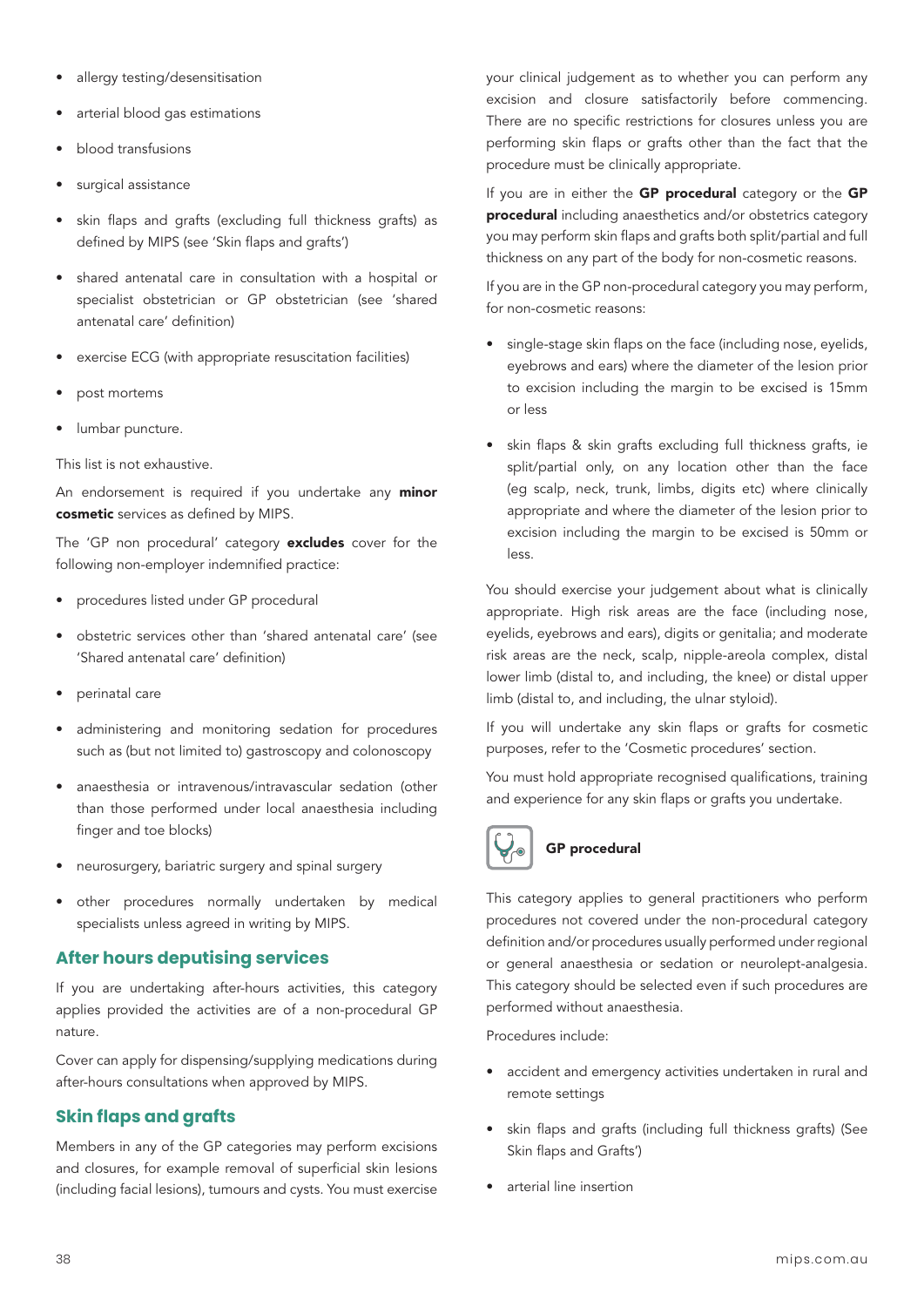- bronchoscopy
- vasectomy
- male circumcision
- colposcopy
- chest tube/drains
- sclerotherapy of varicose veins
- D&C uterus and termination of pregnancy (up to 20 weeks)
- syringing tear ducts
- hyperbaric medicine
- regional anaesthesia excluding spinal or epidural
- minor general surgical procedures (eg haemorrhoids and hernia repairs)
- IV Sedation using Fentanyl / Midazolam / Diazepam / Valium (other sedatives refer for approval).

This list is not exhaustive.

An endorsement is required if you undertake any minor cosmetic services as defined by MIPS.

The 'GP procedural' category excludes cover for the following non-employer indemnified practice:

- obstetric services other than 'shared antenatal care' (see 'Shared antenatal care' definition)
- perinatal care
- sedation muscle relaxant or anaesthesia agents such as Diprivan
- neurosurgery, bariatric surgery and spinal surgery
- other procedures normally undertaken by medical specialists unless agreed in writing by MIPS.



### GP procedural including anaesthetics and/or obstetrics

This category applies to GP obstetricians (DRANZCOG or equivalent) or GP anaesthetists (JCCA or equivalent).

Procedures include:

- regional anaesthesia (beyond digital blocks)
- general anaesthesia
- administering agents other than narcotic/benzodiazepine combinations
- pain medicine within individual scope of training, qualification and experience.
	- » including implantation of spinal cord stimulator via open partial or total laminectomy
- private obstetric services beyond shared antenatal care in a healthcare facility.

This list is not exhaustive.

If you are training and undertaking unsupervised obstetrics or anaesthetic services and you are not indemnified by your employer for those services submit your details for assessment.

An endorsement is required if you undertake any minor cosmetic services as defined by MIPS.

The 'GP procedural including anaesthetics and/or obstetrics' category **excludes** cover for the following non-employer indemnified practice:

- any involvement in planned home births
- neurosurgery, bariatric surgery and spinal surgery
- other procedures normally undertaken by medical specialists unless agreed in writing by MIPS.

## **Other medical specialists**

These categories apply if you hold the recognised AHPRA specialist registration and practice within the specialty. These categories also apply if you are undertaking an accredited registrar training program within the specialty.

If you are not a registered specialist with AHPRA or undertaking an accredited registrar training program refer to category 'Medical officer' or 'General practice' listed under Non specialists.

An endorsement is required if you undertake any minor cosmetic procedures as defined by MIPS unless stated within your category that cover is provided for cosmetic services.

If you have any queries on the category description or if your specialty is not listed contact MIPS.



# Anaesthesia

Practice in this category also includes:

- intensive care medicine
- pain medicine within individual scope of training, qualification and experience
	- » including implantation of spinal cord stimulator via open partial or total laminectomy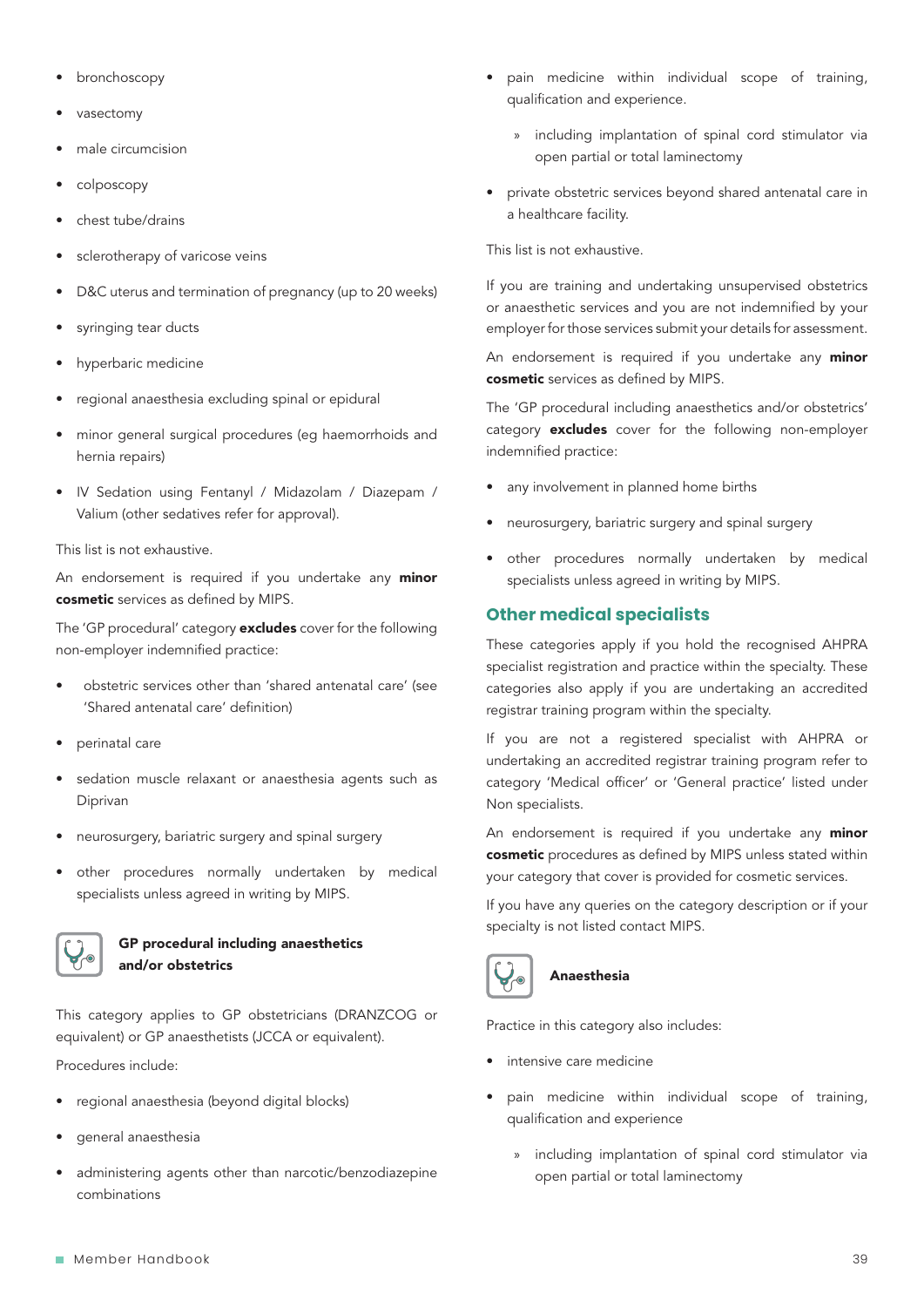

Cardiothoracic surgery

#### Cosmetic proceduralist

This category applies if:

- your minor cosmetic services exceed 50% of your healthcare practice eg annual total gross private billings; or
- you are a plastic surgeon, dermatologist, ophthalmologist, oral and maxillofacial surgeon, otolaryngologist or vascular surgeon and your approved cosmetic services exceed 50% of your annual total gross private billings; or
- you are any other type of practitioner and you undertake any cosmetic procedures other than minor cosmetic procedures; or
- you have been advised by MIPS.

Note: Cover for cosmetic surgery procedures is subject to individual application and approval. If approved, cover will be limited to surgery performed in a licensed health facility in the presence of a specialist anaesthetist.

See 'Cosmetic procedures' definition.



#### Dermatology

This category includes cover for cosmetic procedures provided those services:

- fall within the scope of your accredited training; and
- generate less than 50% of your gross private billings.

If your cosmetic procedures exceed 50% of your total gross private billings or you undertake laser blepharoplasty, meloplasty and similar procedures you will need to select the 'Cosmetic proceduralist' category.



#### Emergency medicine

Practice in this category also includes:

- anaesthesia
- intensive care medicine
- pain medicine when approved by MIPS



General surgery

An endorsement is required if you undertake **bariatric surgery** and you are not indemnified by your employer for this practice. Bariatric surgery, commonly referred to as weight loss surgery, refers to the various surgical procedures performed to treat obesity by modification of the gastrointestinal tract to reduce nutrient intake and/or absorption. This includes surgeons undertaking locums or volunteering to cover for colleagues where they may have to surgically manage postoperative care of bariatric patients.



## Gynaecology including IVF

This category excludes cover for the management or induction of labour when you are not indemnified by your employer for this practice. If you undertake non-employer indemnified obstetric services refer to 'Obstetrics and gynaecology'.

Shared antenatal care is covered under this category for patients referred to and accepted by a:

- hospital for obstetric management as a public patient; or
- GP obstetrician or specialist for obstetric management as a private patient.

Shared care activities must be taken collaboratively and under the direction of the practitioner or hospital responsible for their obstetric care. You must not become involved (or have the intention of becoming involved) in the induction or management of labour or delivery unless you are indemnified by the hospital for those obstetric services.

The shared antenatal care definition does not apply to nonemployer indemnified (private) locums / on call cover for colleagues who are the specialist obstetrician for obstetric management.

If you perform ultrasound (including diagnostic O&G imaging) only, refer to the 'Radiology' category.



## Intensive care medicine

Practice in this category includes:

• pain medicine when approved by MIPS



## Medical administration

This category applies to practitioners that hold specialist registration in medical administration.

This category applies where your practice is restricted to non clinical medical administration activities involving general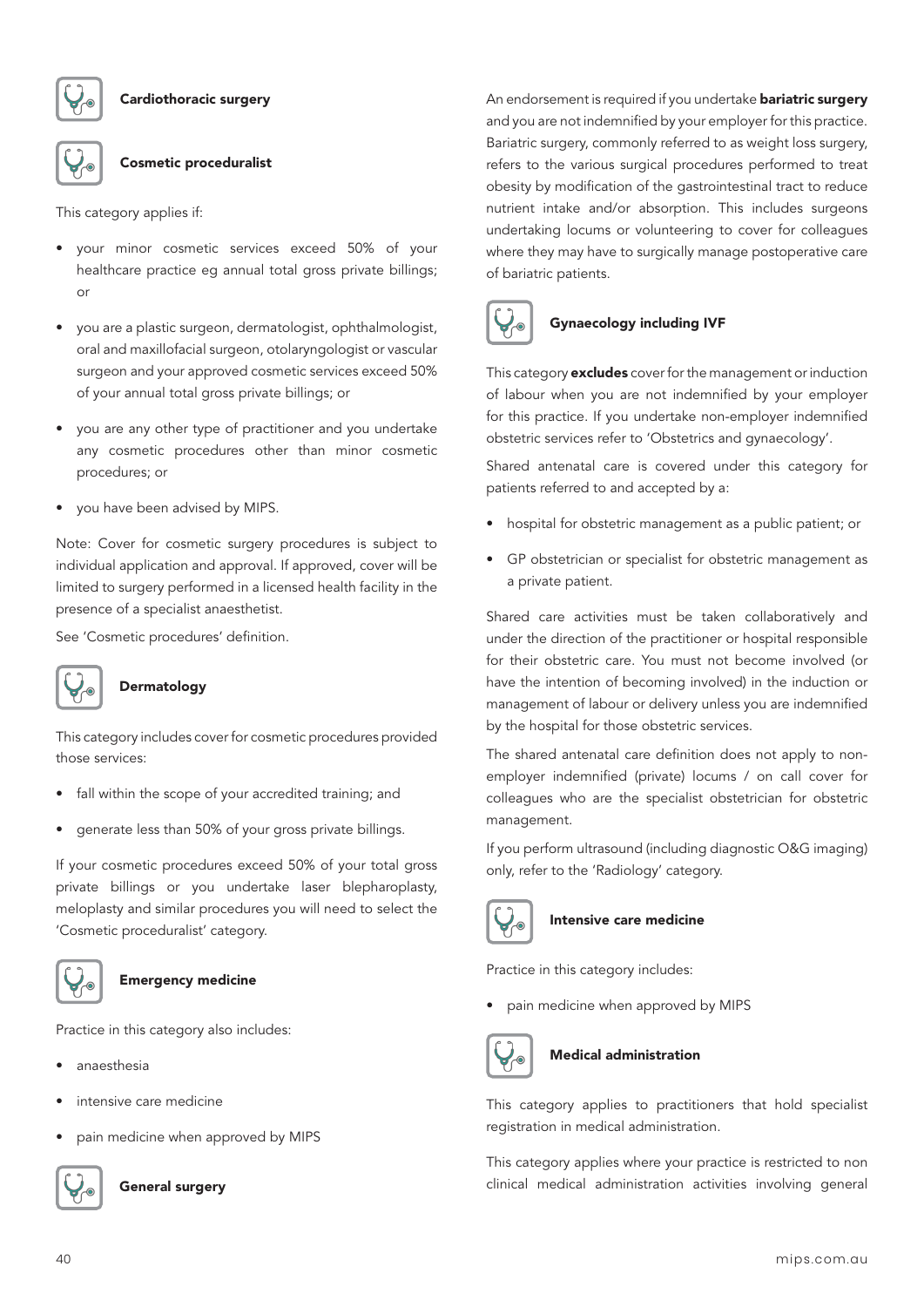medical advice (as per our definition of healthcare, but where not provided to patients).

This category **excludes** cover for:

- non employer indemnified (private) clinical services
- any non clinical services that do not meet our definition of healthcare

any non clinical services that are provided directly to patients



Neurosurgery



#### Obstetrics and gynaecology

This category includes cover for the management or induction of labour in a healthcare facility where you are not indemnified by your employer for these services and your practice basis is 'Gross private billings/salary'.

This category **excludes** cover for any involvement in planned home births.

# **Ophthalmology**

This category includes cover for cosmetic procedures provided those services:

- fall within the scope of your accredited basic training; and
- generate less than 50% of your gross private billings.

If your cosmetic procedures exceed 50% of your total gross private billings or you undertake refractive laser therapy, outside a peer-reviewed university department you will need to select the 'Cosmetic proceduralist' category.



#### Oral and maxillofacial surgery

This category includes cover for cosmetic procedures provided those services:

- fall within the scope of your accredited training; and
- generate less than 50% of your gross private billings.

If your cosmetic procedures exceed 50% of your total gross private billings you will need to select the 'Cosmetic proceduralist' category.



Orthopaedic surgery

An endorsement is required if you undertake spinal surgery and you are not indemnified by your employer for this practice.



# Otolaryngology head and neck surgery

This category also applies to otolaryngologists (also known as ENT surgeons or otorhinolaryngologists) who also perform cosmetic procedures provided those services:

- fall within the scope of your accredited training; and
- generate less than 50% of your gross private billings

If your cosmetic procedures exceed 50% of your total gross private billings you will need to select the 'Cosmetic proceduralist' category.



#### Paediatric surgery



#### Pathology

This category also applies to pathologists who also hold a physician qualification AND 50% or more of their gross nonemployer indemnified (private) billings relate to pathology reporting services.



#### Physician rehabilitation and occupational

This category applies to physicians who undertake:

- occupational medicine
- pain medicine within individual scope of training, qualification and experience
- excluding percutaneous/subcutaneous placement of spinal stimulation leads and implantation of spinal cord stimulator via open partial or total laminectomy
- pre-employment and fitness for work medicals
- rehabilitation medicine



#### Physician non procedural

This category applies to consultant physicians who practise in the disciplines/perform minimally invasive, lower risk procedures including:

- bone marrow biopsy
- cardiology (non-interventional & non-invasive)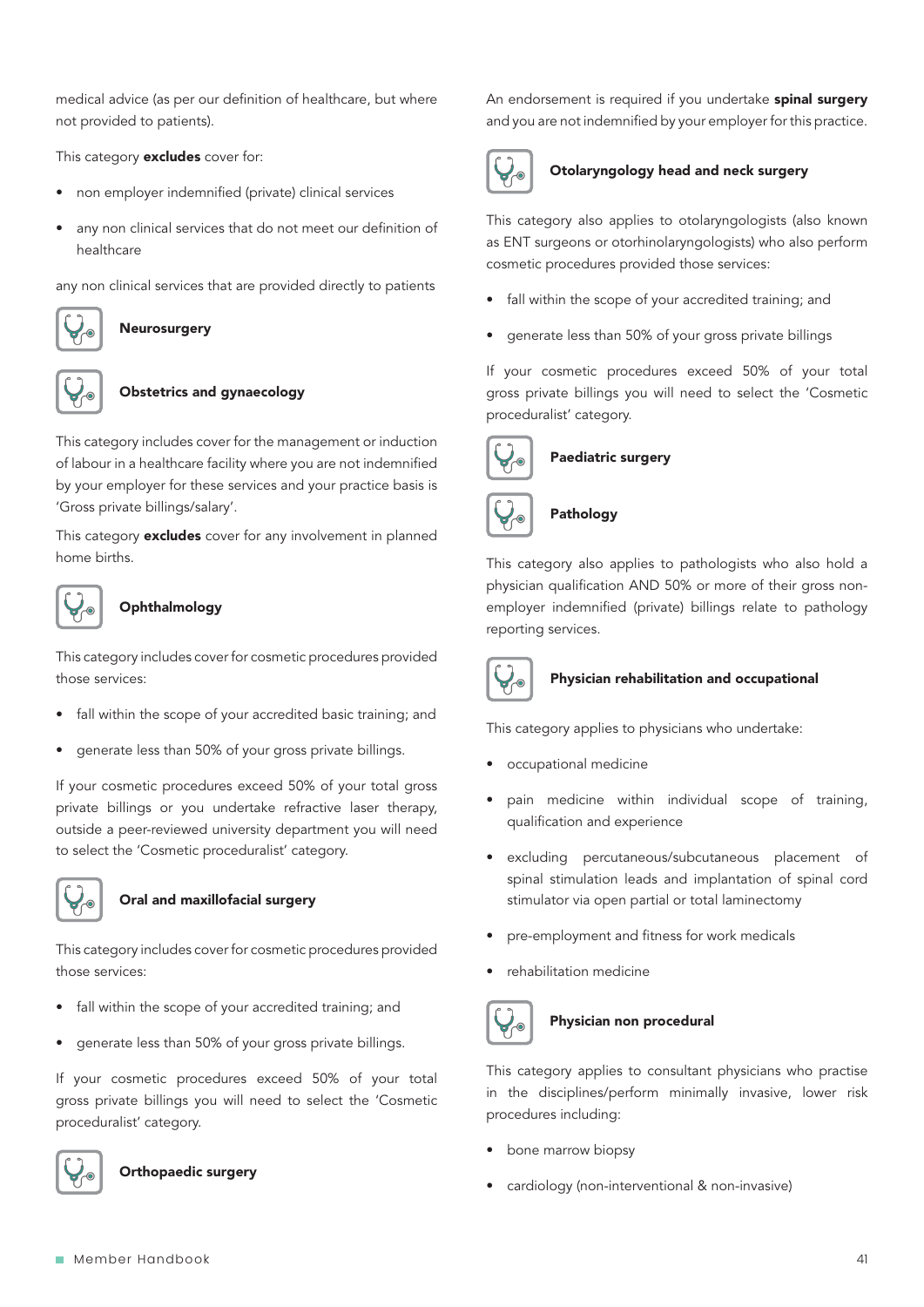- chemotherapy
- gastroscopy (excluding ERCP & colonoscopy)
- geriatric medicine
- haematology
- immunology
- medical oncology
- nephrology
- neurology
- paediatric medicine
- pain medicine within individual scope of training, qualification and experience
	- » including percutaneous/subcutaneous placement of spinal stimulation leads
	- excluding implantation of spinal cord stimulator via open partial or total laminectomy
- proctoscopy
- renal biopsy
- respiratory medicine (including endobronchial ultrasoundguided transbronchial needle aspiration (EBUS TBNA) and transbronchial lung biopsy)
- sigmoidoscopy

If you are a physician who also holds a pathology qualification you may also select this category provided pathology reporting activities generate less than 50% of your gross nonemployer indemnified (private) billings.



## Physician procedural

This category applies to physicians who perform invasive procedures including but not limited to:

- cardiology interventional (ie cardiac catheterisation)
- colonoscopy
- endoscopic retrograde cholangio pancreatography (ERCP)
- endoscopic procedures
- liver biopsy
- pain medicine within individual scope of training, qualification and experience
	- » including implantation of spinal cord stimulator via open partial or total laminectomy



# Plastic surgery

This category includes cover for cosmetic procedures provided those services:

- fall within the scope of your accredited basic training; and
- generate less than 50% of your gross private billings.

If your cosmetic procedures exceed 50% of your total gross private billings you will need to select the 'Cosmetic proceduralist' category.



# Psychiatry

Practice in this category includes:

- electroconvulsive therapy (ECT)
- chronic pain management (pharmacotherapy and psychotherapy)
- medico-legal reporting
- pain medicine when approved by MIPS



## Radiation oncology



# Radiology

This category also applies to gynaecologists who perform ultrasound (including diagnostic O&G) only.



Sport and exercise medicine



Urology



Vascular surgery

This category includes cover for cosmetic procedures provided those services: